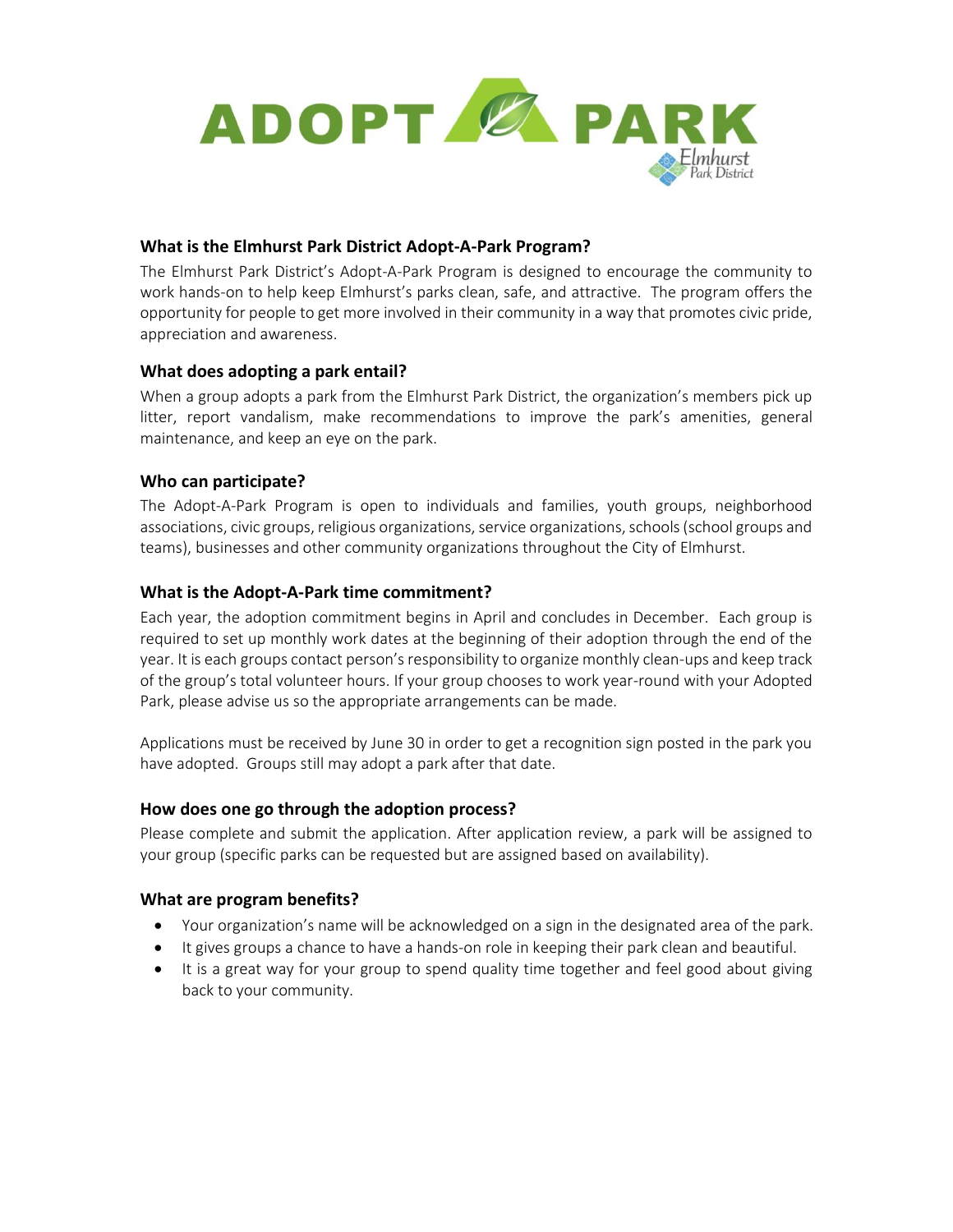

# **Adopt-A-Park Guidelines**

- 1. Parks will be assigned to groups on a first-come, first-serve basis with priority given to returning groups.
- 2. Groups are to commit to work in the parks one day per month from April to December, but may also work other times at their leisure. If the group has collected a large amount of trash from a park or needs assistance of any kind, they may contact the Director of Parks.
- 3. Each group will receive waiver forms that must be completed for each volunteer prior to the first work day. All waiver forms must be emailed to [dpayne@epd.org](mailto:dpayne@epd.org) or mailed to the Elmhurst Park District, Attn: Adopt-A-Park, 375 W. First Street, Elmhurst, IL 60126.
- 4. A work hour log form will be emailed to the contact person for each group. The log must be submitted within 7 days of the event. If work logs are not received regularly, the group will be contacted and asked to renew their commitment or let another group adopt their site.
- 5. All participants should be over the age of 18 or accompanied by an adult supervisor (i.e., scout and youth groups accompanied by adult sponsors).
- 6. Work is to be completed during park hours only (dusk to dawn).
- 7. Please do not pull any weeds or vegetation without prior approval from the Park District.
- 8. Appropriate clothing for weather and work gloves should be worn.
- 9. Please report vandalism or damage to Park District property.
- 10. All participants are to follow all park policies set by the Park District.